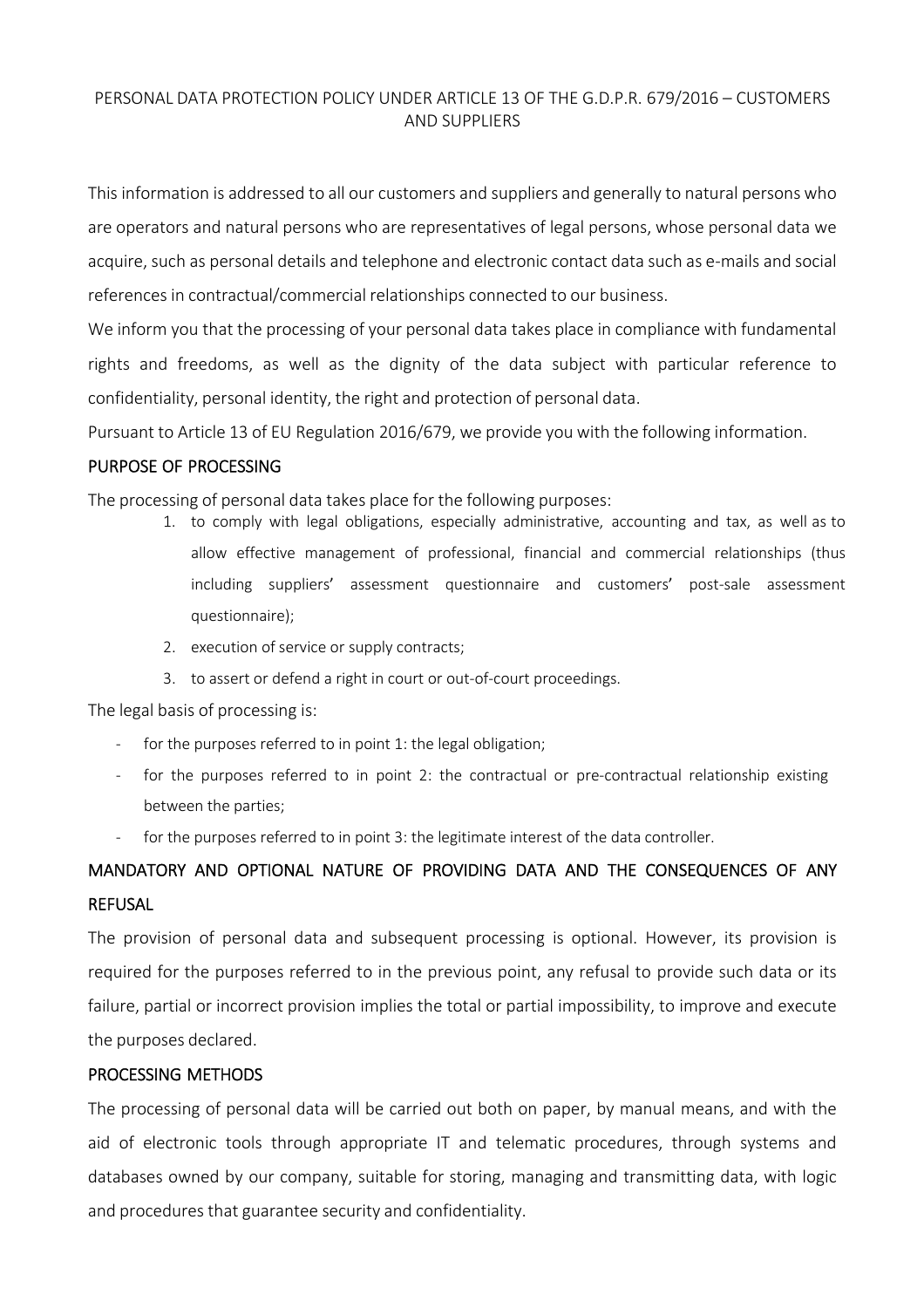## RETENTION PERIOD

Personal data will be processed for the time strictly necessary to achieve the purposes, described above, to fulfil contractual, law and regulation obligations without prejudice to the statutory and legal periods regarding the rights and in compliance with the consequent obligations. In any case for no more than 10 years + 1 from the termination of the relationship.

### DATA KNOWLEDGE FIELD

Processing of personal data will be carried out by parties expressly and specifically appointed by the data controller, as external or authorized data processors. Data may also be processed by third parties (outsourcers), who are used for the provision of services related to the purpose pursued, which our organization evaluates from time to time, to ensure greater protection.

#### COMMUNICATION AND DISSEMINATION

Data may be communicated, with this term intended as giving knowledge to one or more specific parties, other that the data controller, the external data processors and authorized processors identified and appointed to pursue the above purposes and, in any case, within their limits as follows:

- To public and private parties who can access the data by virtue of the provision of law, regulations or Community legislation, within the limits foreseen by these rules;
- To external parties who are advisors of the data controller within the limits required to carry out their duty at our organization, bound by signing specific clauses that impose confidentiality, security and the guarantee of compliance with the current privacy legislation.

Data will not be disseminated, with this term intended as giving knowledge to indeterminate parties in any manner, even through its availability or consultation, short of specific, free and informed consent granted for each type of processing.

## RIGHTS OF THE DATA SUBJECT AND CONTACT DATA

The data subjects to whom the personal data refers, have the right at any time to exercise the rights foreseen by G.D.P.R. 679/2016 shown below:

*Article 15 ‐ Right of access, Article 16 ‐ Right to rectification, Article 17 ‐ Right to erasure (right to be forgotten), Article 18 ‐ Right to the restriction of processing, Article 20 ‐ Right to data portability, Article 21 ‐ Right to object*

*Article 22 ‐ Right not to be subject to an automated decision‐making process, including profiling, Article 7 ‐ Right to revoke consent, Article 77 ‐ Right to lodge a complaint before a supervisory authority*